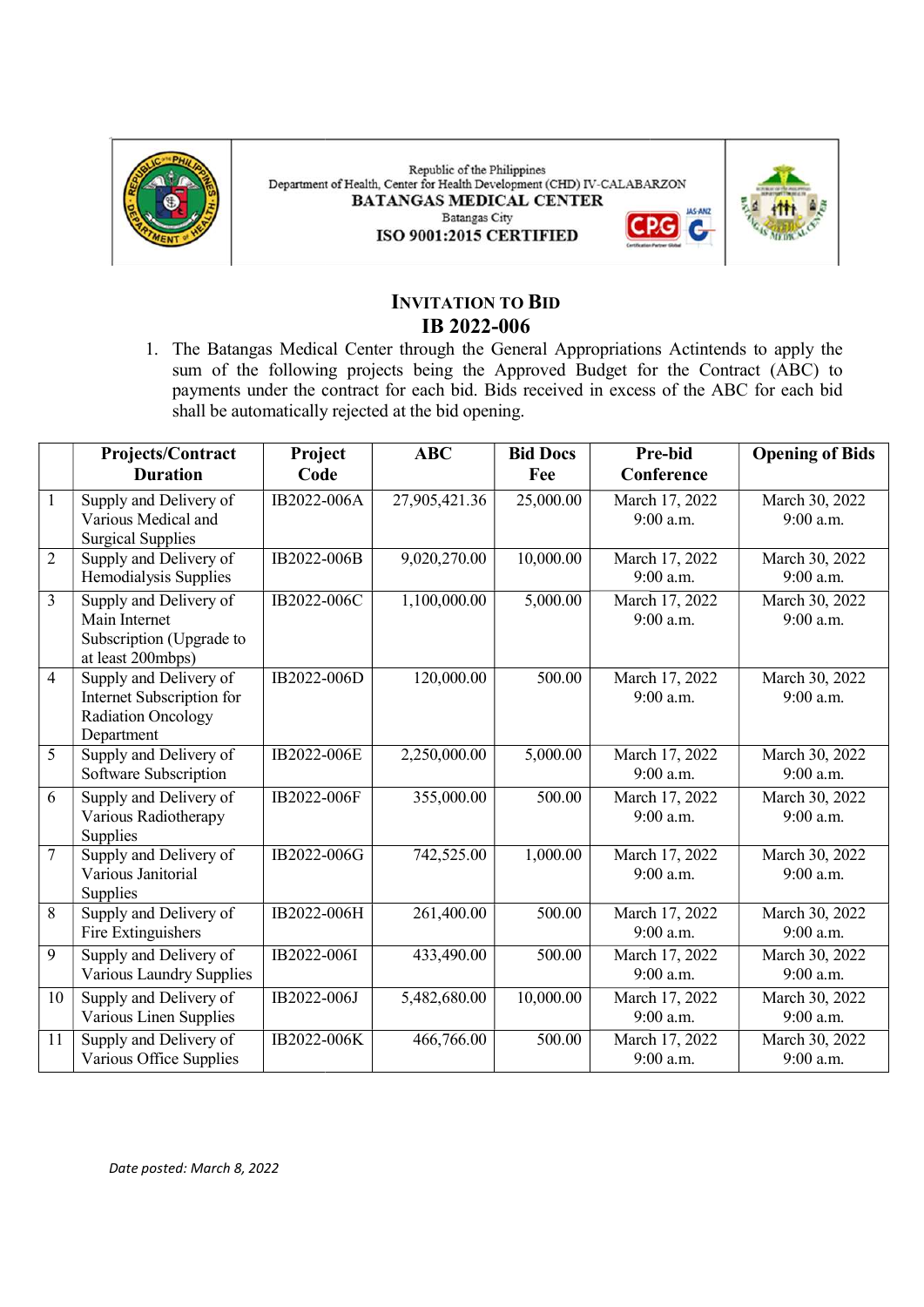- 2. The BATANGAS MEDICAL CENTER now invites bids for the above Procurement Project/s. Delivery of the Goods is required as indicated in the Section VI (Schedule of Requirements) in the Bidding Documents. Bidders should have completed, within Five (5) Years from the date of submission and receipt of bids, a contract similar to the Project. The description of an eligible bidder is contained in the Bidding Documents, particularly in Section II(Instruction to Bidders).
- 3. Due to restrictions on mass gathering brought by the COVID-19 pandemic, Electronic Bidding shall be utilized through open competitive bidding procedures using nondiscretionary "pass/fail" criterion as specified in the 2016 Revised Implementing Rules and Regulations (IRR) of Republic Act 9184 (RA 9184), otherwise known as the "Government Procurement Reform Act" and Resolution No. 09-2020 of the Government Procurement Policy Board entitled" "Approving Measures for the Efficient Conduct of Procurement Activities During a State of Calamity, or Implementation of Community Quarantine or Similar Restrictions",

Bidding is restricted to Filipino citizen/s sole proprietorships, partnerships, or organizations with at least sixty percent (60%) interest or outstanding capital stock belonging to citizens of the Philippines, and to citizens or organizations of a country the laws or regulations of which grant similar rights or privileges to Filipino citizens, pursuant to RA No. 5183.

- 4. Prospective Bidders may obtain further information from Batangas Medical Center and inspect the Bidding Documents at the address given below from 8:00 a.m. to 5:00 p.m. Mondays to Fridays.
- 5. A complete set of Bidding Documents may be acquired by interested bidders through electronic process onMarch 9, 2022 to March 30, 2022.

Only bidders who paid the applicable fee for the Bid Document and who submitted proof of payment shall be allowed to participate in the e-bidding and submit the bidpursuant to the latest Guidelines issued by the GPPB and upon specific instruction of the Procuring Entity, in the amount stated at the table above.

It may also be downloaded free of charge from the website of the Procuring Entity provided that bidders shall pay the applicable fee for the Bidding Documents not later than the submission of their bids.

6. The Batangas Medical Center will hold a Pre-Bid Conference on March 17, 2022 9:00 a.m. via zoom portal.

Meeting ID: 821 1029 7764 Passcode: PREIB006

- 7. Bids must be duly received by the BAC Secretariat at the electronic portal to be given before the scheduled bid opening stated above.
- 8. All bids must be accompanied by a Bid Securing Declaration or any form of bid security in any of the acceptable forms and in the amount stipulated in ITB Clause 14.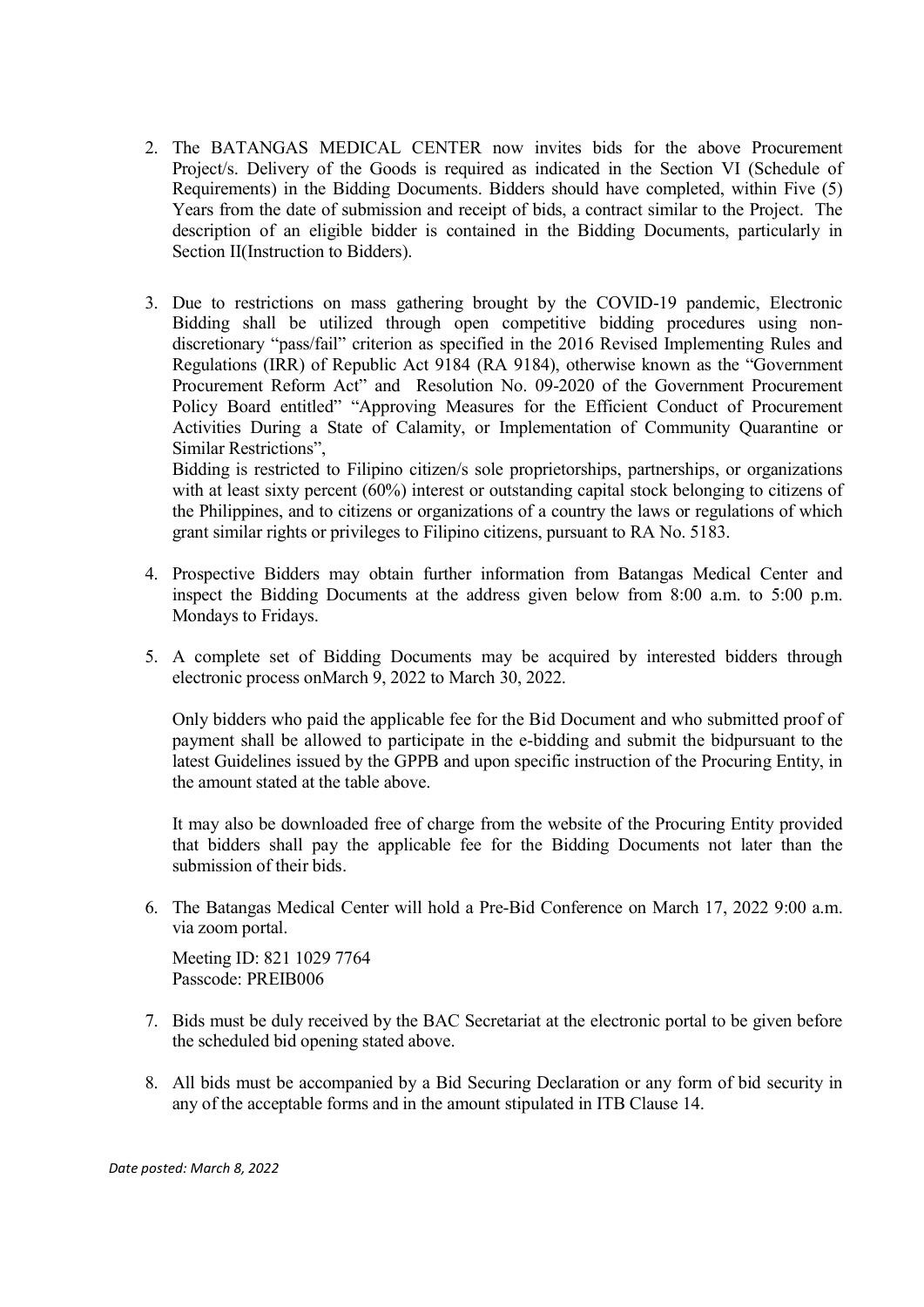- 9. Bid Opening shall be on March 30, 2022 9:00 a.m. via ZOOM portal. Bids will be opened in the presence of the bidders' representatives who will be given the link to the portal once proof of payment have been submitted. Late Bids shall not be accepted.
- 10. The Batangas Medical Center reserves the right to reject any and all bids, declare a failure of bidding, or not award the contract at any time prior to contract award in accordance with Section 35.6 and 41 of the 2016 revised IRR of RA 9184, without thereby incurring any liability to the affected bidder or bidders.
- 11. For further information, please refer to: HBAC Secretariat Batangas Medical Center KumintangIbaba, Batangas City Tel. Nos. (043) 723-6176 / (043) 740-8303 to 8307 local 1129 bac@batmc.doh.gov.ph

## (SGD.) MERLITA G. PUBLICO, MD, MHA, FPAFP HBAC Chairman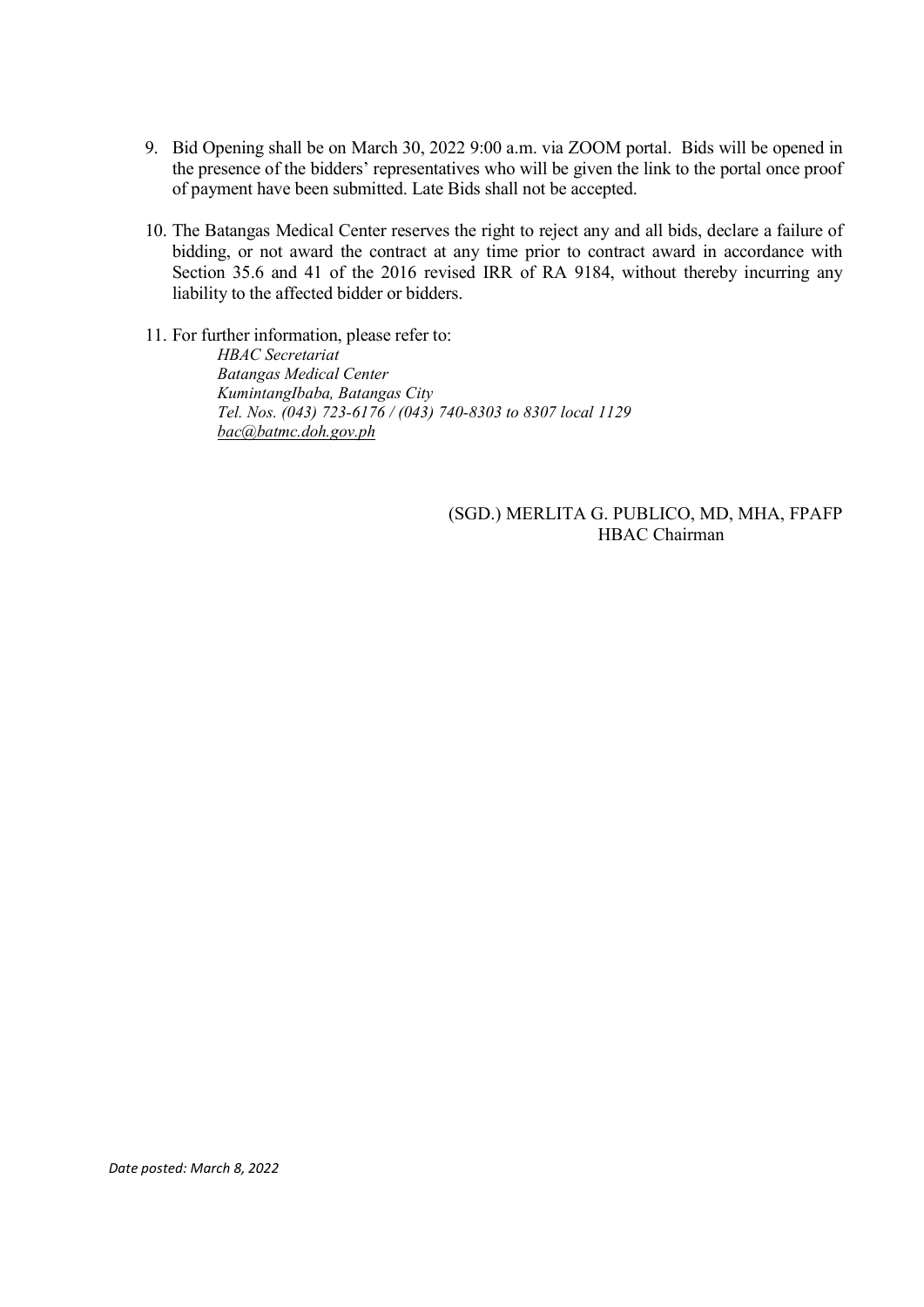## REMINDERS FOR ONLINE BIDDERS

#### PREBID CONFERENCE

1. The Batangas Medical Center will hold a Pre-Bid Conference on March 17, 2022 9:00 a.m. via zoom portal.

Meeting ID: 821 1029 7764 Passcode: PREIB006

- 2. Interested parties may pre-register before the said date through this link https://forms.gle/G6bma1vy5AYEh5t28and meeting invitation shall be sent to your registered email address otherwise wait for the meeting invitation to be posted in BatMC's official website and social media pages or contact our BAC Secretariat for details.
- 3. Please click the link to the attendance registry at the Zoom waiting room on the day of the actual conference to document your presence in the said event. Certificate of Attendance shall be on a per request basis however, we cannot provide such certificate if you did not log in the registry.
- 4. Please be advised that the pre-bid conference shall be audio and video recorded, and stored as part of the documentation process of the Batangas Medical Center. Hence, your attendance to the event shall indicate your explicit consent on the recording of your image and voice, collection and processing of your personal data as disclosed and captured during the event. Rest assured that processing of data is done solely for legal purposes and in compliance with the Government Procurement Reform Act.

## SUBMISSION OF BID DOCUMENTS

The Batangas Medical Center will only accept bid documents submitted electronically to the designated Google Form link to be given upon showing of proof of payment before the opening date of the bids. Bidders are required to show proof of payment submitted to bac@batmc.doh.gov.phbefore it will be given the link for submission of bid documents.

Payment can be made by paying directly to the cashier of the Procuring Entity or through bank transfer at: Bank Name: Land Bank of the Philippines,Account Name: Batangas Medical Center, Account Number: 0302 1161 99. Either way, proof of receipt must be emailed to the aforementioned address to be given the link for submission of bids.

- 1. Bidders must submit 3 files
	- a. Copy of Official Receipt
	- b. Eligibility/Technical File
	- c. Financial File
- 2. Documents must be continuous scan or multiple pages in one PDF file. Include table of contents in the front page to facilitate for quick search of the document.

Date posted: March 8, 2022